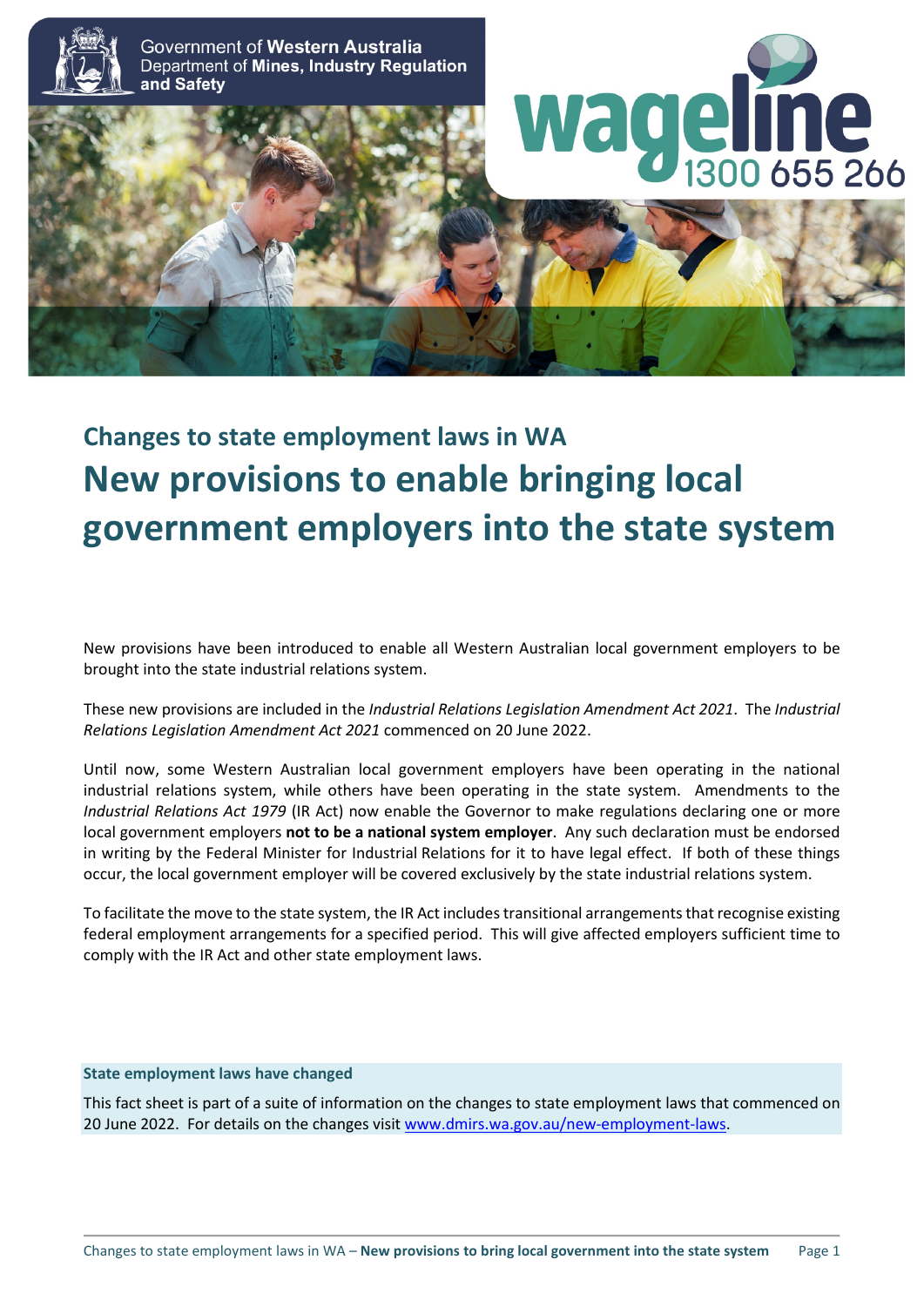## **Transitional arrangements**

If a local government employer was covered by a federal industrial instrument (an **old federal instrument**) immediately before it moves to the state system, then that instrument will become a state industrial agreement (the **new state instrument**) under the IR Act. An old federal instrument means:

- a federal modern award;
- a federal enterprise agreement;
- a workplace determination; or
- an order of the Fair Work Commission.

The new state instrument has the same terms and conditions as the old federal instrument, although any terms and conditions that are less favourable than the *Minimum Conditions of Employment Act 1993* are of no effect.

The new state instrument has a nominal expiry date that is the earlier of the following:

- two years after the date the local government employer moved into the state system; or
- the nominal expiry date specified in the old federal instrument.

#### **Example 1**

A local government employer has a federal enterprise agreement with a nominal expiry date of 30 June 2023. The regulations declare the local government employer not to be a national system employer from 1 July 2022.

On 1 July 2022, the local government employer's federal enterprise agreement (the old federal instrument) is deemed to be a state industrial agreement (the new state instrument) under the IR Act. The nominal expiry date of the new state instrument is taken to be 30 June 2023, in accordance with its terms.

#### **Example 2**

A local government employer is covered by the national *Local Government Industry Award 2020* (the old federal instrument), which has no expiry date. The regulations declare the local government employer not to be a national system employer from 1 September 2022.

On 1 September 2022, the *Local Government Industry Award 2020* (the old federal instrument) is deemed to be a state industrial agreement (the new state instrument) under the IR Act. The nominal expiry date of the new state instrument is 1 September 2024, which is two years after the date the local government employer became bound by the state system.

Although a new state instrument will have a maximum nominal term of two years, it will continue to operate after its nominal expiry until a new state award or agreement is made in substitution for it, or a union or employer party retires from it.

## **Continuity of employment and leave entitlements**

An employee's continuity of employment and any leave entitlements accrued in the national industrial relations system will be preserved and recognised in the state system. Transitional provisions in the IR Act provide that a period of leave taken under an old federal instrument is deemed to have been taken under a new state instrument.